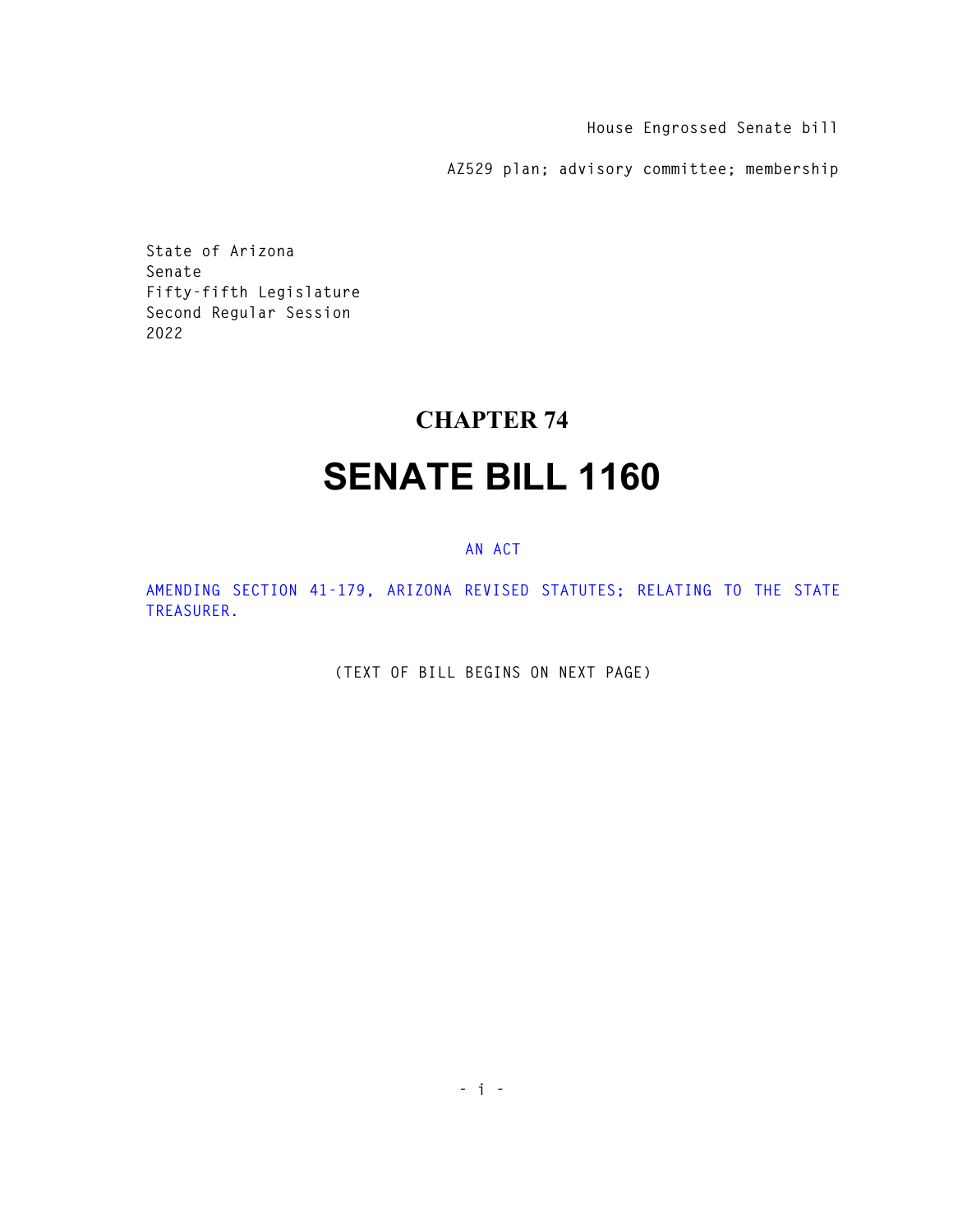**1 Be it enacted by the Legislature of the State of Arizona: 2 Section 1. Section 41-179, Arizona Revised Statutes, is amended to 3 read: 4 41-179. AZ529, Arizona's education savings plan advisory 5 committee; membership; duties 6 A. The state treasurer shall appoint the AZ529, Arizona's education 7 savings plan advisory committee to assist the treasurer in promoting and 8 raising awareness of AZ529, Arizona's education savings plan established 9 by title 15, chapter 14, article 7 to residents of this state, with 10 emphasis on increasing access to the plan among economically 11 disadvantaged, minority and underrepresented student populations. The 12 advisory committee shall include all of the following: 13 1. The state treasurer or the state treasurer's designee, who 14 serves as chairperson of the committee. 15 2. Two members who represent community college districts in this 16 state, one of whom represents a community college district in a county 17 with a population of five hundred thousand persons or more and one of whom 18 represents a community college district in a county with a population of 19 less than five hundred thousand persons. 20 3. One member who represents a university under the jurisdiction of 21 the Arizona board of regents. 22 4. One member who represents an accredited private educational 23 institution in this state offering associate, baccalaureate or higher 24 degrees. 25 5. One member who represents an accredited private educational 26 institution offering private vocational training in this state. 27 6. ONE MEMBER WHO REPRESENTS AN ACCREDITED PRIVATE SCHOOL OR 28 ORGANIZATION OFFERING INSTRUCTION TO PUPILS IN ANY COMBINATION OF 29 KINDERGARTEN PROGRAMS OR GRADES ONE THROUGH TWELVE IN THIS STATE. 30 6. 7. One member who is a teacher and who currently provides 31 classroom instruction in this state. 32 7. 8. One member who represents a federally recognized Indian 33 tribe in this state. 34 8. 9. One member who represents a United States department of 35 labor-approved apprenticeship program. 36 9. 10. Two THREE public members who are residents of this state, 37 AT LEAST ONE OF WHOM REPRESENTS A NONPROFIT ORGANIZATION THAT IS EXEMPT 38 FROM TAXATION UNDER SECTION 501(c)(3) OF THE INTERNAL REVENUE CODE AND 39 THAT IS BASED IN THIS STATE. 40 B. The committee shall do both of the following: 41 1. Assist and make recommendations to the state treasurer regarding 42 promotional and informational activities relating to AZ529, Arizona's 43 education savings plan.**